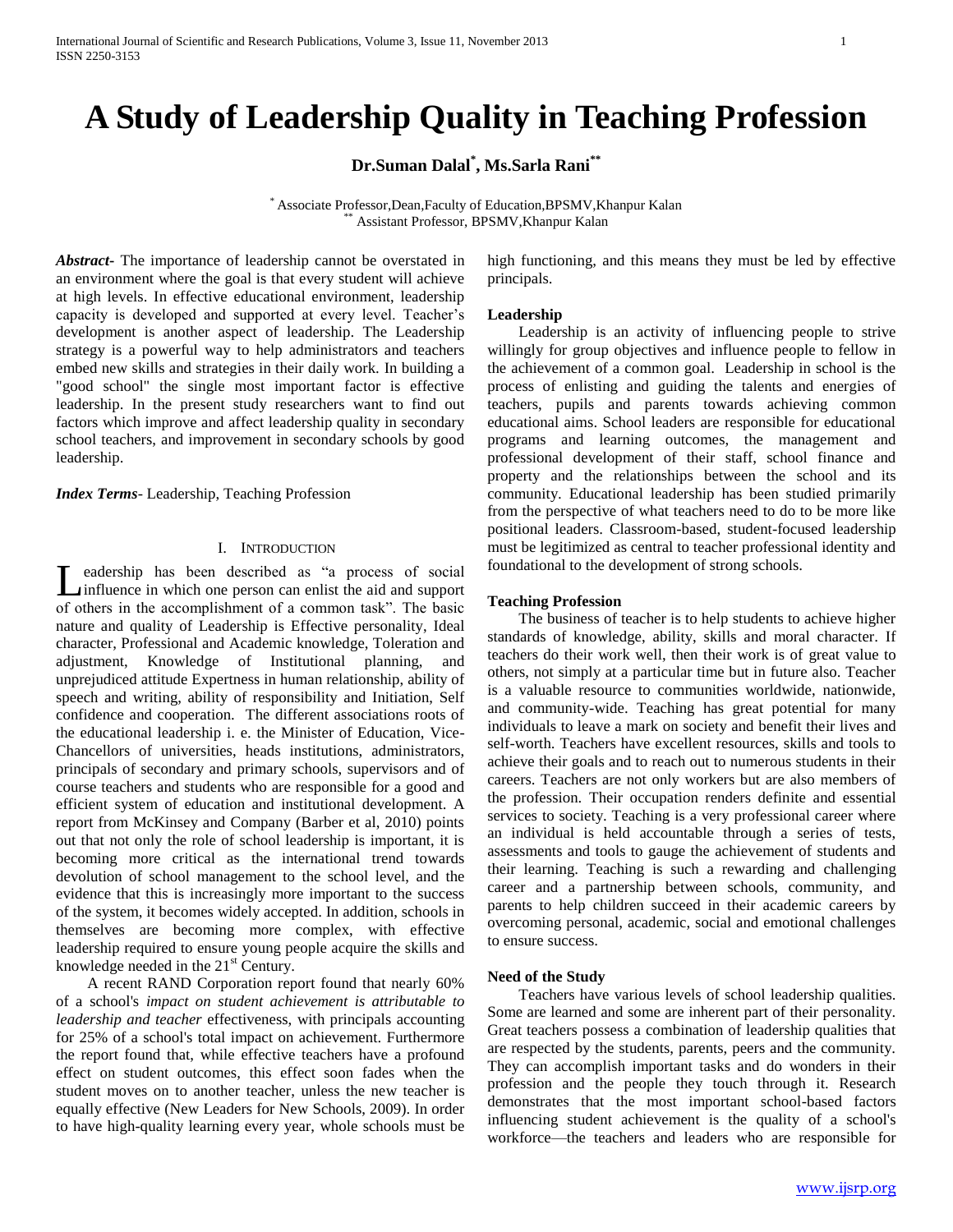setting high expectations and delivering top quality instruction. Teachers and school leaders are fundamental for closing the achievement gap and for turning around low-performing schools. Further, investments in the educator workforce comprise the largest share of education budgets. Three fourth of educational money is invested in human capital. Improving the return on those investments is critical for improving achievement overall. Teachers work most closely with students, yet it is still invisible in many studies of school organizations and school reform in spite of the rhetoric about the essential role of their leadership. The influence of teachers' race, gender, and class on their own and others' perceptions of their leadership capacity is not wellunderstood. Until teachers' beliefs about the primacy of teaching within teacher leadership are respected and clearly portrayed, a key dimension of school reform will continue to be overlooked.

 Today's school leaders are responsible for demonstrating bottom-line results for all students, and teachers are under increasing pressure to demonstrate results within their classrooms. However, research indicates that teachers and principals do not feel well prepared or sufficiently supported for the work they do. Surveys find that teachers and principals feel their preparation programs left them unprepared for the real challenges they face; professional development is inadequate; time and support for collaboration with their peers is lacking; and career advancement opportunities are limited. They understand educational ambiance because they are accomplished teachers themselves. We need candidates who can both inspire and manage and who understand how education policy and curriculum change impact their people. Great school leaders empower both their teachers and their students. So, there is a need to find out qualities of Leadership in respect of secondary schools because it is important for educational development, social change and Continuous progress in educational standards. The present paper ponders mainly on the features which contribute to the improvement of leadership in secondary schools. It also gives attention to factors which affect leadership in secondary schools. Moreover, it lays emphasis on improvement in secondary schools by good leadership.

#### II. OBJECTIVES OF THE STUDY

 1. To find out the factors improving Leadership in the secondary school teachers.

 2. To find out the factors effecting Leadership in the secondary school teachers.

 3. To find out the improvement in Institution by good leadership in the secondary school teachers.

#### III. METHODOLOGY

 Methodology is the sheet anchor of any research. The decision about the method to be employed however depends upon nature of problem selected and the kind of data necessary

for its solution. Normative Survey Method was applied in this study.

#### **Sample**

 Sample is an essential part of the scientific procedures. A sample is a small proportion of the population selected for observation and analysis. It is not feasible to contact each and every element of the population. The investigator has to select some individuals who would represent the whole population and this representative proportion of the population is called sample. In this study, the sample was selected randomly. A sample of 100 secondary school teachers from Sonipat district was selected for systematic survey in the present study.

### **Tool Used**

 For the purpose of scoring each question had to answered with a 'yes' or 'no'. Each 'yes' was given one point and so was the case with each 'no' with respect to a particular question and then the 'yes' and 'no' percentage were calculated

#### IV. DATA COLLECTION

 To collect the data about Leadership Qualities required in Teaching Profession a questionnaire was prepared and administered personally by the investigators to the sample selected for study. The important instructions were stated on the front page of questionnaire. The questionnaire was administered to a sample of 100 secondary school teachers, systematically selected from the different schools of Sonipat district. For data collection, selected sample was personally contacted and the purpose of the study was explained. The teachers were told that they should not leave any question unattempted. The teachers were given free time to think over and write their answer in the presence of investigator. After this, the respondents were given the questionnaire to be filled by them. The teachers were assured that their responses will be kept confidential and will be used for the research purpose only. After this the respondents were given the questionnaire to be filled in. All questionnaires were returned after completion.

## **V.** ANALYSIS AND INTERPRETATION OF DATA

 Analysis of data had been done by counting the total number of responses regarding to each statement. The percentage of 'yes' and 'no' was analyzed separately and statements were interpreted according to response, one by one. The analysis and interpretation of data of school teachers are presented below:

 **Objective1:** To find out the factors improving Leadership in the secondary school teachers.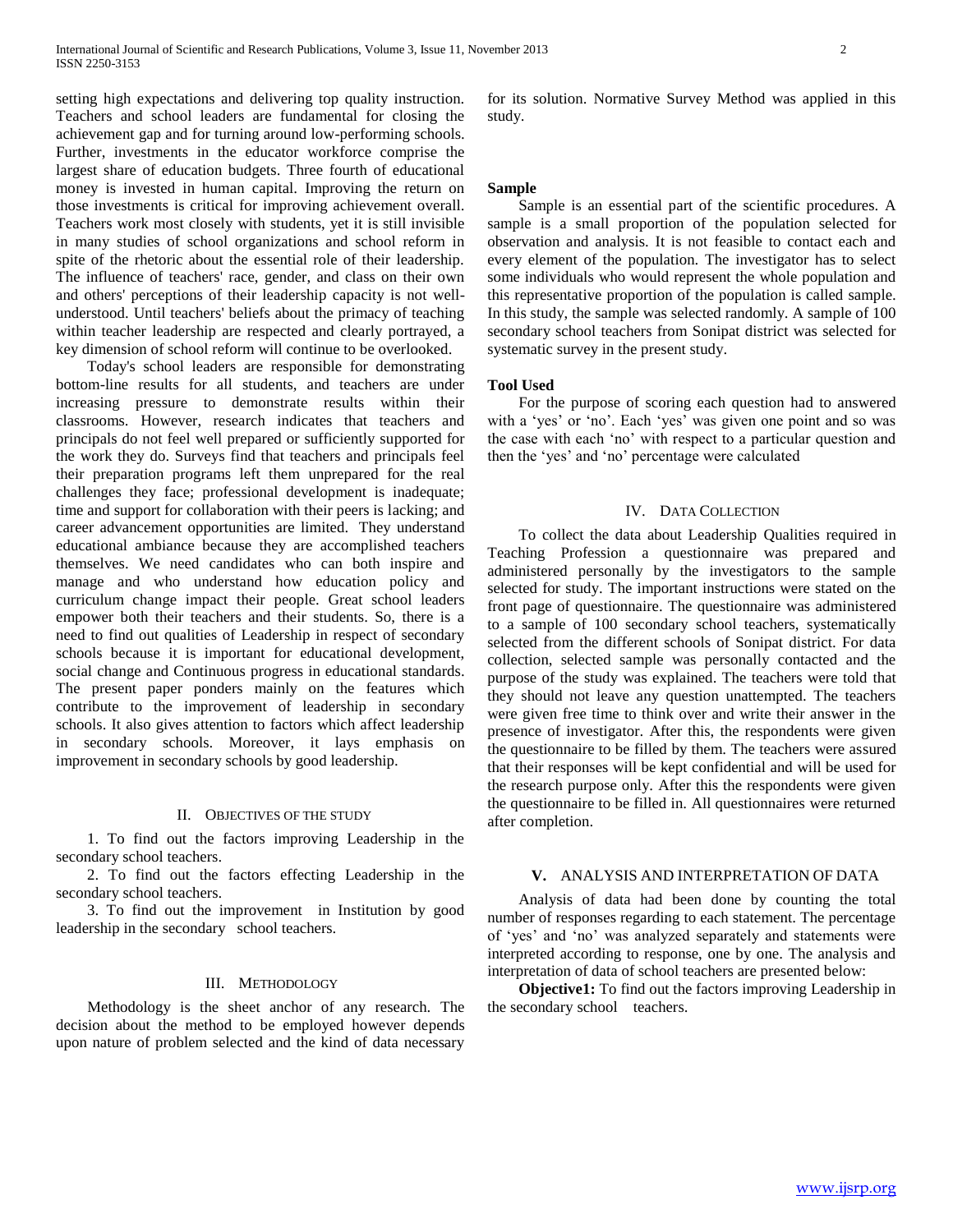| Sr.No. | <b>Factors Improving Leadership</b> | $\frac{6}{9}$ |
|--------|-------------------------------------|---------------|
| 1.     | Good Behavior                       | 78            |
| 2.     | Good Planner                        | 75            |
| 3.     | <b>High Education</b>               | 73            |
| 4.     | <b>Communication Skill</b>          | 71            |
| 5.     | Positive Attitude                   | 71            |
| 6.     | Confidence                          | 68            |
| 7.     | <b>Effective Personality</b>        | 67            |
| 8.     | <b>Ideal Character</b>              | 63            |
| 9.     | Sense of Humor                      | 63            |
| 10.    | Resourcefulness                     | 53            |

#### **Table-1**

#### **Interpretation:**

 The results of **Table -1** shows that more than 70% teachers agree that good behavior, good planning, high education, communication skill, and positive attitude are most important factors for improvement of leadership quality in the secondary school teachers. Confidence, effective personality, ideal character, and sense of humor are also important factors whereas Resourcefulness is least important factor for improvement of leadership quality in the secondary school teachers.

 **Objective 2:** To find out the factors affecting Leadership in the secondary school teachers.

#### **Table-2**

| Sr.No. | <b>Leadership Affected by Factors</b> | $\%$ |
|--------|---------------------------------------|------|
|        | <b>Institutional Jealousy</b>         | 76   |
|        | <b>Flexibility in Behavior</b>        | 63   |
|        | Heredity                              |      |

### **Interpretation:**

 The results of **Table -2** shows that teachers agree that institutional jealousy is the most affecting factor, flexibility in behavior is the mediocre affecting factor, and heredity is the least affecting factor in leadership quality of secondary school teachers.

**Objective 3:** To find out the improvement by good leadership in the secondary schools.

| Table-3 |                                                                   |               |  |  |
|---------|-------------------------------------------------------------------|---------------|--|--|
| Sr.No.  | <b>Improvement</b> in Institution<br>by<br><b>Good Leadership</b> | $\frac{0}{0}$ |  |  |
| 1.      | Social Equality & Impartiality                                    | 73            |  |  |
| 2.      | Rule & Regulation                                                 | 71            |  |  |
| 3.      | Good Physical & Psychological<br>Environment                      | 71            |  |  |
| 4.      | Helping Attitude                                                  | 63            |  |  |
| 5.      | Feeling of Co-operation                                           | 62            |  |  |
| 6.      | Problem Solving Ability                                           | 47            |  |  |
| 7.      | Facility of Research                                              | 42            |  |  |

#### **Interpretation:**

 The results of **Table -3** shows that more than 70% teachers agree that good leadership is highly responsible for improvement of social equality & impartiality, rule & regulation, and physical & psychological environment of secondary schools. Good leadership is also important for improvement of helping attitude and feeling of co-operation but less important for problem solving ability and facility of research in secondary schools

#### VI. CONCLUSION

The most outstanding characteristics of any research are that it brings certain outcome and implication. Results of the present study have vital implications in relation to characteristics of leaders, factors affecting leadership and improvement in institution by good leadership. As we need good leaders in every sphere of life i.e. family, school, industry, and nation. The destiny of a nation, family, industry, school and class depends upon a wise and effective leader. It is in the hands of the leaders to raise the commanding arena to a first rate under their worthy leadership or they may lead it to disaster. The present paper concentrates mainly on the characteristics and factors which contribute to the improvement of leadership as effective personality, education, good planning, self independence**,**  balanced nature**,** communication skill **,** resourcefulness**,** positive attitude **,** ideal character **,** and good behavior. It also concentrates on factors which affect leadership as institutional jealousy, flexibility in behavior, and heredity. Besides this, it throws light on improvement in institution by good leadership as social equality & impartiality, rule & regulation, good physical & psychological environment, helping attitude, feeling of cooperation, problem solving ability, and facility of research.

#### **REFERENCES**

- [1] Aggarwal, J.J., (1975). "Educational Research on Introduction" Arya Book Depot, 2nd Edition.
- [2] Best, J.W. and Kahn, J.V. (1989).Research in Education, New Delhi, Prentice-hall of India Pvt. Ltd .
- [3] Lambert,Linda(2003) Leadership Redefined: An Evocative Context for Teacher Leadership; School Leadership and Management,Vol.23,No.4,pp.421-430,Nov.2003.
- [4] Walia, J.S. (2010) Foundation of Educational Psychology, Ahim Paul Publishers, N.N.11, Gopal Nagar, Jalander City (Punjab)